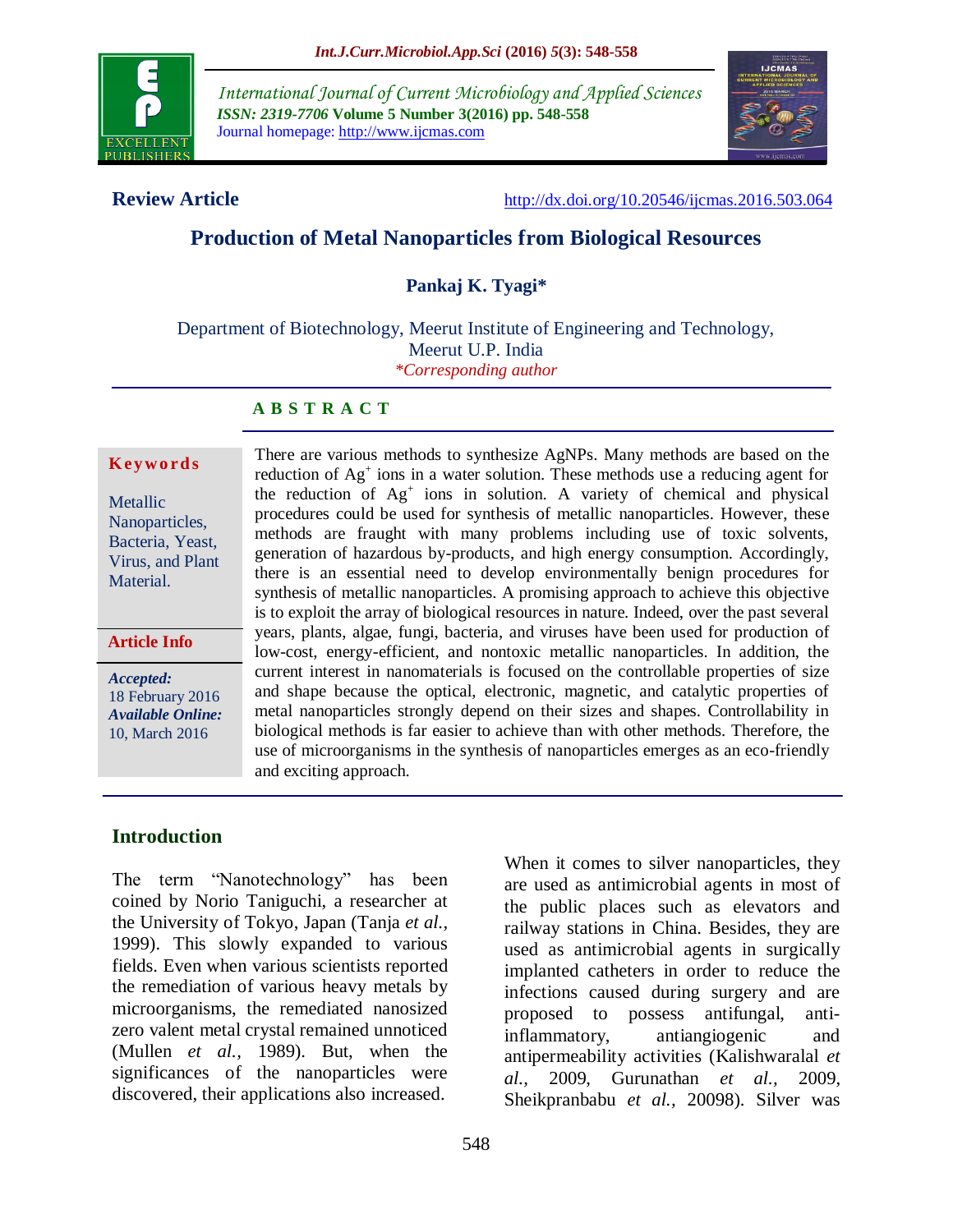known only as a metal till recently and it is only when the nano era came into existence that people started to believe that silver could even be produced at the nanoscale. As previously mentioned, nanoparticles remained unnoticed even when many organisms were used for remediation of various metals. The competent organisms have been used to remove various reactive metal salts from the environment. Both the Gram positive and Gram negative metals have been used for the biosorption of metals such as silver, cadmium and copper. Various organisms have been tested for their efficiency to adsorb these metal ions and these metal ions remained as a colloidal aggregate mostly on the cell surface, occasionally on the cytoplasm. The size of the nanoparticles played no significant role during those times. These capable organisms were in turn termed as the "competent organisms" which could bind large amounts of metal ions (Beveridge *et al.,* 1976, Doyle *et al.,* 1980, Beveridge and Fyfe 1985). Cell walls of Gram positive bacteria such as *Bacillus subtilis* were found to bind with large quantities of metals than the Gram negative bacteria such as *Escherichia coli* (Beveridge and Fyfe 1985). The synthesis methods in the early 1980s described the reduction of metal ion as a two step procedure; in first step very small particles were synthesized, which were then enlarged to several nanometers. The difference remained in the use of the reducing agent for the synthesis where in the former step a stronger reducing agent was used, and in latter step a weaker reducing agent was used (Sintubin *et al.,* 2009). The biosynthesis of nanoparticles as an emerging highlight of the intersection of nanotechnology and biotechnology has received increasing attention due to a growing need to develop environmentally benign technologies in material synthesis (Deepak *et al.,* 2008). The biological synthesis of nanoparticles

germinated from the experiments on biosorption of metals with Gram negative and Gram positive bacteria. The synthesized molecules were not identified as nanoparticles but as aggregates (Mullen *et al.,* 1989).

## **Fundamental Concept of Nanobiotechnology**

Nanotechnology is the engineering of functional systems at the molecular scale. This covers both current work and concepts that are more advanced. In its original sense, nanotechnology refers to the projected ability to construct items from the bottom up, using techniques and tools being developed today to make complete, high performance products. One [nanometer](https://en.wikipedia.org/wiki/Nanometer) is one billionth part, or  $10^{-9}$  of a meter. By comparison, typical carbon-carbon bond lengths, or the spacing between carboncarbon atoms in a molecule are in the range 0.12–0.15 nm, and a DNA doublehelix has a diameter around 2 nm. On the other hand, the smallest [cellular](https://en.wikipedia.org/wiki/Cell_(biology)) life-forms, the bacteria of the genus Mycoplasma, are around 200 nm in length. By convention, nanotechnology is taken as the scale range 1 to 100 nm following the definition used by the National Nanotechnology Initiative in the US. Nanoscale materials and devices can be fabricated using either "bottom-up" or "top-down" fabrication approaches. In bottom-up methods, nanomaterials or structures are fabricated from buildup of atoms or molecules in a controlled manner that is regulated by thermodynamic means such as self-assembly (Ferrari *et al.,* 2005). Alternatively, advances in micro technologies can be used to fabricate nanoscale structures and devices. These techniques, which are collectively referred to top-down nanofabrication technologies, include photolithography, nanomolding, dippen lithography and nanofluidics (Peppas *et*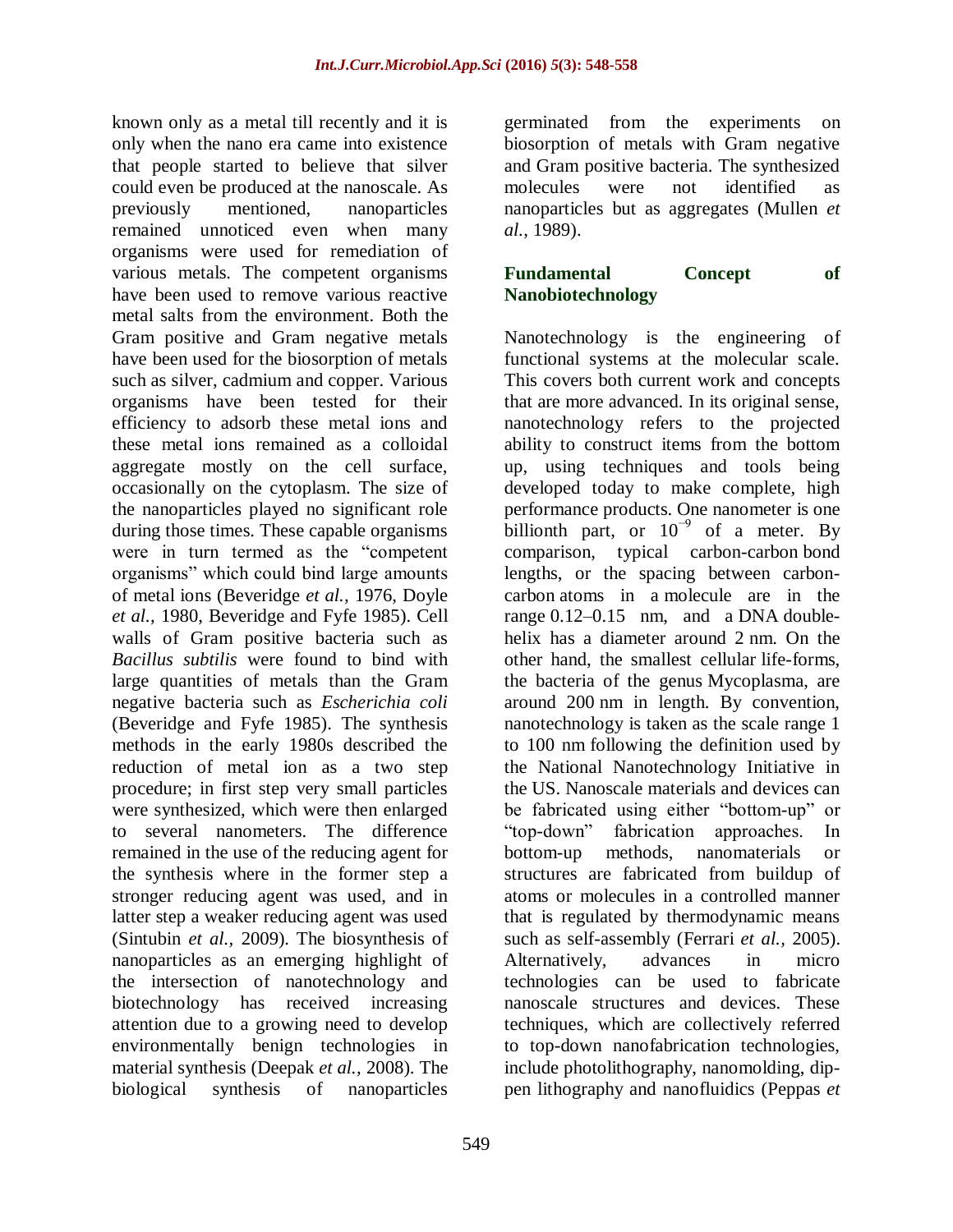*al.,* 2004, Sahoo *et al.,* 2003). It is perhaps because of the breadth of different approaches in the synthesis and fabrication of nano-molecules and nano-devices that chemical engineers are playing a key role in advancing the field of nanotechnology. On one hand, chemical engineers possess the skills to understand molecular events through modeling and simulation as well as thermodynamic and kinetic calculations; while on the other hand, they have the ability to understand systems, device miniaturatizaion and fluidics associated with top-down fabrication strategies.

## **Background History of Metal Nanoparticals**

The concept of nanotechnology though considered to be a modern science has its history dating to as back as the  $9<sup>th</sup>$  century. Nanoparticles of gold and silver were used by the artisans of Mesopotamia to generate a glittering effect to pots. The first scientific description of the properties of nanoparticles was provided in 1857 by Michael Faraday in his famous paper "Experimental relations of gold and other metals to light" (Faraday *et al.,* 1857). In 1959, Richard Feynman gave a talk describing molecular machines built with atomic precision. This was considered the first talk on nanotechnology. This was entitled "There"s plenty of space at the bottom". The 1950"s and the 1960"s saw the world turning its focus towards the use of nanoparticles in the field of drug delivery. One of the pioneers in this field was professor Peter Paul Speiser, his research group at first investigated polyacrylic beads for oral administration, then focused on microcapsules and in the late 1960s developed the first nanoparticles for drug delivery purposes and for vaccines. The nano revolution conceptually started in the early 1980's with the first paper on nanotechnology being published in 1981 by

K. Eric Drexler of space systems laboratory, Massachuetts Institute of Technology. This was entitled "An approach to the development of general capabilities for molecular manipulation".

# **Types and uses of Metal Nanoparticals**

The two types of nanoparticals are investigated to yet i.e. organic and inorganic nanoparticles. Organic nanoparticles include carbon nanoparticles such as fuller family (C-60 family) or fullerenes while inorganic nanoparticles includes magnetic nanoparticles/noble metal nanoparticles such as gold and silver and semiconductor nanoparticles such as titanium dioxide and zinc oxide. Now a days research or researcher shows their keen interest in inorganic nanoparticles as they provide superior material properties with functional versatility. Due to their size features and advantages over available chemical imaging drugs agents and drugs, inorganic nanoparticles have been examined as potential tools for medical imaging as well as for treating diseases. Inorganic nanomaterials have been widely used for cellular delivery due to their versatile features like wide availability, rich functionality, good biocompatibility, capability of targeted drug delivery and controlled release of drugs (Xu *et al.,* 2006). For example mesoporous silica when combined with molecular machines prove to be excellent imaging and drug releasing systems. Gold nanoparticles have been used extensively in imaging, as drug carriers and in thermo therapy of biological targets (Cheon and Horace , 2009). Inorganic nanoparticles both metallic and semiconductors exhibit intrinsic optical properties which may enhance the transparency of polymer- particle composites. For such reasons, inorganic nanoparticles have found special interest in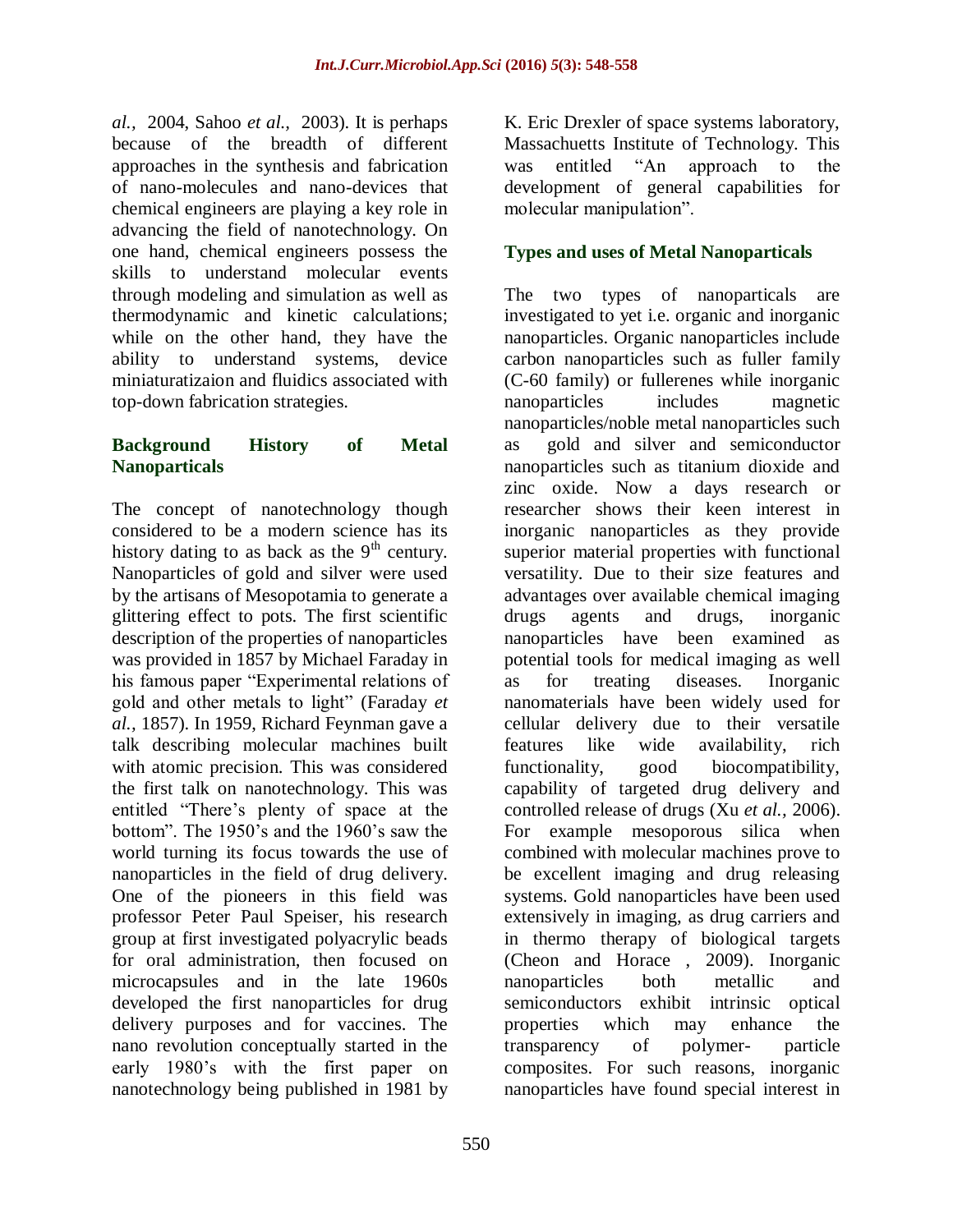studies devoted to optical properties in composites. For instance, size dependant colour of gold nanoparticles has been used to colour glass for centuries (Caseri *et al.,* 2009).

**Biological Pathways for Metal Nanoparticle Synthesis** 

#### **Biosynthesis of Metal Nanoparticles from Microorganism**

The use of microbial cells for the synthesis of nanosized materials has emerged as a novel approach for the synthesis of metal nanoparticles. The biosynthesis of nanomaterials via microorganism is recent in which, the interactions between microorganisms and metals have been well documented and the ability of microorganisms to extract or accumulate metals is employed in commercial biotechnological processes such as bioleaching and bioremediation (Gericke and Pinches, 2006). Bacteria are known to produce inorganic materials either intra cellular or extra cellular. Microorganisms are considered as a potential biofactories for the synthesis of nanoparticles like gold, silver, cadmium, sulphide and zinc. Some well known examples of bacteria synthesizing inorganic materials include magnetotactic bacteria (synthesizing magnetic nanoparticles) and S layer bacteria which produce gypsum and calcium carbonate layers (Shankar *et al.,* 2004). As mentioned above, living organisms such as bacteria, fungi and plants have huge potential for the production of metal nanoparticles. The use of microorganisms in the synthesis of nanoparticles emerges as an eco-friendly and exciting approach (Salata *et al.,* 2004, He *et al.,* 2007). On the other hand, researchers have turned to biological synthesis because of the good control over size distribution of nanoparticles (Ahmad *et al.,* 2003, Bansal *et al.,* 2005).

#### **By using Bacteria (Prokaryotic Micro Machine)**

The first synthesis of Ag nanoparticles by bacteria was reported in 2000. Joerger *et al.* used *P. stutzeri* AG259 to synthesize Ag nanoparticles with size less than 200 nm. Bacteria were grown on Lennox L (LB) agar substrate, containing 50 mmol  $L^{-1}$  AgNO3, at 30°C for 48 h in the dark (Joerger *et al.,* 2000). In 2008, biosynthesis of silver nanocrystals by *Bacillus licheniformis* was studied. Aqueous silver ions were reduced to silver nanoparticles when added to the biomass of *B. licheniformis*. This was indicated by the change in color from whitish-yellow to brown. The probable mechanism for the formation of silver nanoparticles involves the enzyme nitrate reductase (Kalimuthu *et al.,* 2008). In 2008, silver nanoparticles in the range of 50 nm were synthesized by the supernatant of *B. licheniformis* when silver nitrate was added to it. The synthesized silver nanoparticles were highly stable. Also, the time required for reaction completion was 24 hour (Kalishwaralal *et al.,* 2008). Biosynthesis of silver nanoparticles by using microorganisms was rather slow. However, finding microorganisms to synthesize Ag nanoparticles is an important aspect. Shahverdi et al. reported on the rapid synthesis of metallic nanoparticles of silver using the reduction of aqueous Ag+ ion using the culture supernatants of *Klebsiella pneumonia*, *Escherichia coli*, (Lee *et al.,* 1996, Shehata *et al.,* 1971) and *Enterobacter cloacae* (Enterobacteriacae). The synthetic process was quite fast and silver nanoparticles were formed within 5 min of the silver ion coming into contact with the cell filtrate (Shahverdi *et al.,* 2007). However, the culture supernatants of different bacteria from Enterobacteriacae are potential candidates for the rapid synthesis of silver nanoparticles. In 2009, investigated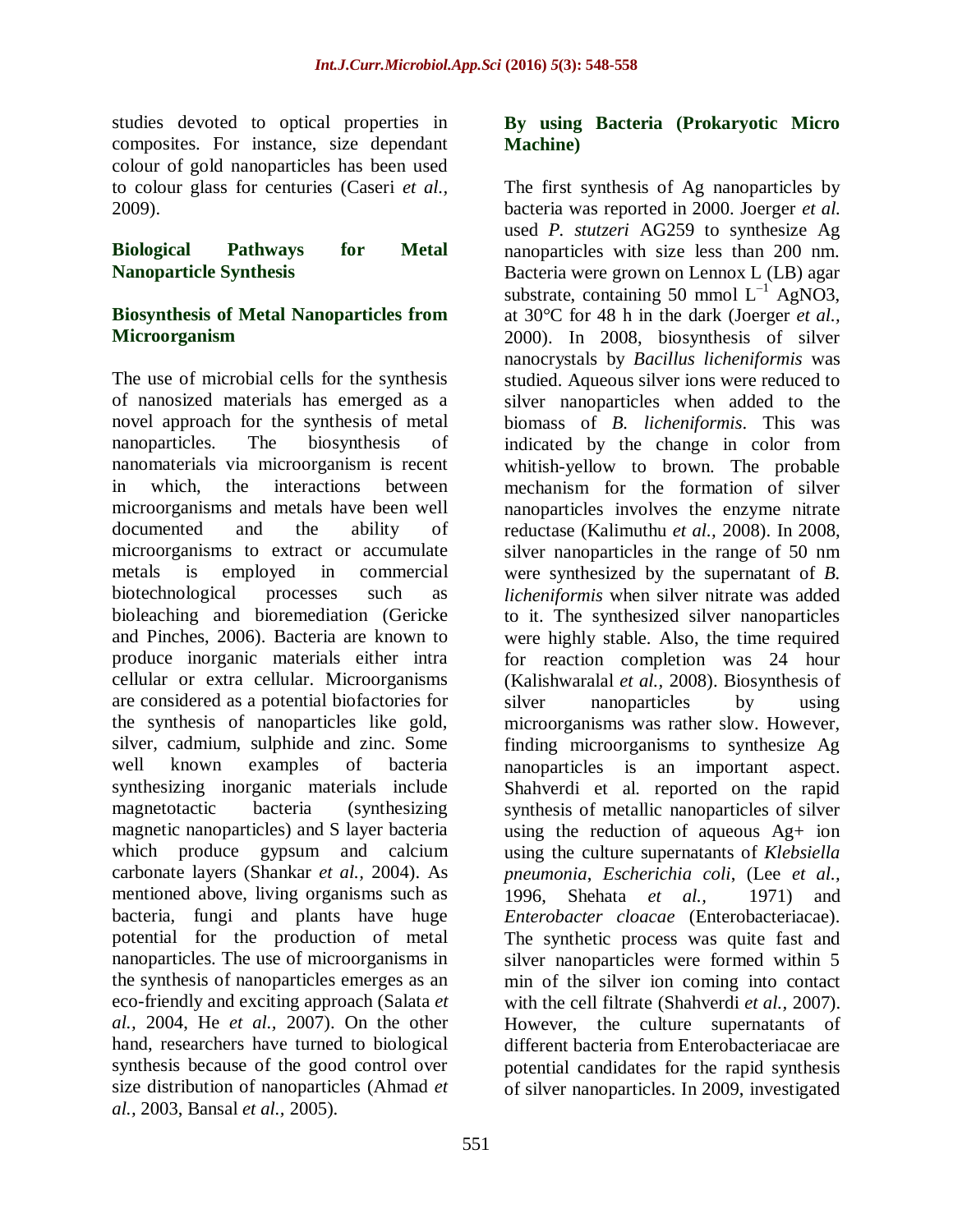was the effect of different visible-light irradiation on the formation of silver nanoparticles from silver nitrate using the culture supernatant of *Klebsiella pneumonia*. In addition, the study experimentally investigated the liquid mixing process effect on silver nanoparticle synthesis by visible light irradiation. That study successfully synthesized evenly dispersed silver nanoparticles of uniform size and shape in the range of 1–6 nm and average size of 3 nm (Mokhtari *et al.,* 2009). Another report focused on the synthesis of metallic bionanoparticles of silver using a reduction of aqueous Ag+ ion with the culture supernatants of *Staphylococcus aureus*. The observation indicated that the reduction of the Ag+ ions took place extracellularly. Also, the reaction between this supernatant and Ag+ ions was carried out in bright conditions for 5 minutes (Nanda *et al.,* 2009).

## **By using Actinomycetes (Prokaryotic Micro Machine)**

Metal nanoparticles produced either intracellular or extracellular is of interest to scientists. But it was not very high and was far inferior to that obtained by conventional methods. Most of the actinomycetes especially the thermophilic actinomycetes, *Thermomonospora spp.* was exposed to sliver nitrate for getting AgNPs and chloroauric acids for AuNPs reduced extracellular (Konishi *et al.,* 2004). These micro-organisms have developed numerous special adaptations to survive in such extreme habitats which include new mechanism of enzyme transduction, regulating metabolism, maintaining the structure and function of the membrane. Actinomycetes are micro organisms that can share important characteristics of fungi and bacteria (Sastry *et al.,* 2003). Even though the actinomycetes have close relation with

the mycobacterium and coryneforms, they were originally designated with 'ray fungi' (*Strahlenpilze*). These actinomycetes are able to produced secondary metabolites. The nanoparticles were also found to be nontoxic to the cells which continued to multiply even after the formation of the nanoparticles.

# **By using Algae (Unicellular Green Algae)**

Similar to yeast, there are few, if any, reports of algae being used as a "biofactories" for synthesis of metallic nanoparticles. Recently, Singaravelu et al adopted a systematic approach to study the synthesis of metallic nanoparticles by *Sargassum wightii* (Singaravelu *et al.,* 2007) This is the first report in which a marine alga has been used to synthesize highly stable extracellular gold nanoparticles in a relatively short time period compared with that of other biological procedures. Indeed, 95% of the bioreduction of chloroauric ions occurred within 12 hours at stirring condition (Singaravelu *et al.,* 2007)

## **By using Yeast (Eukaryotic Micro Machine)**

Few, if any, reports exist about yeastmediated synthesis of metallic nanoparticles. In an individual report, silver nanoparticles in the size range of 2–5 nm were synthesized extracellularly by a silver-tolerant yeast strain MKY3, when challenged with 1 mmol  $L^{-1}$  soluble silver in the log phase of growth (Liqin *et al.,* 2010).

## **By using Fungi (Eukaryotic Micro Machine)**

The use of fungi in the synthesis of nanoparticles is a relatively recent addition to the list of microorganisms. The use of fungi is potentially exciting since they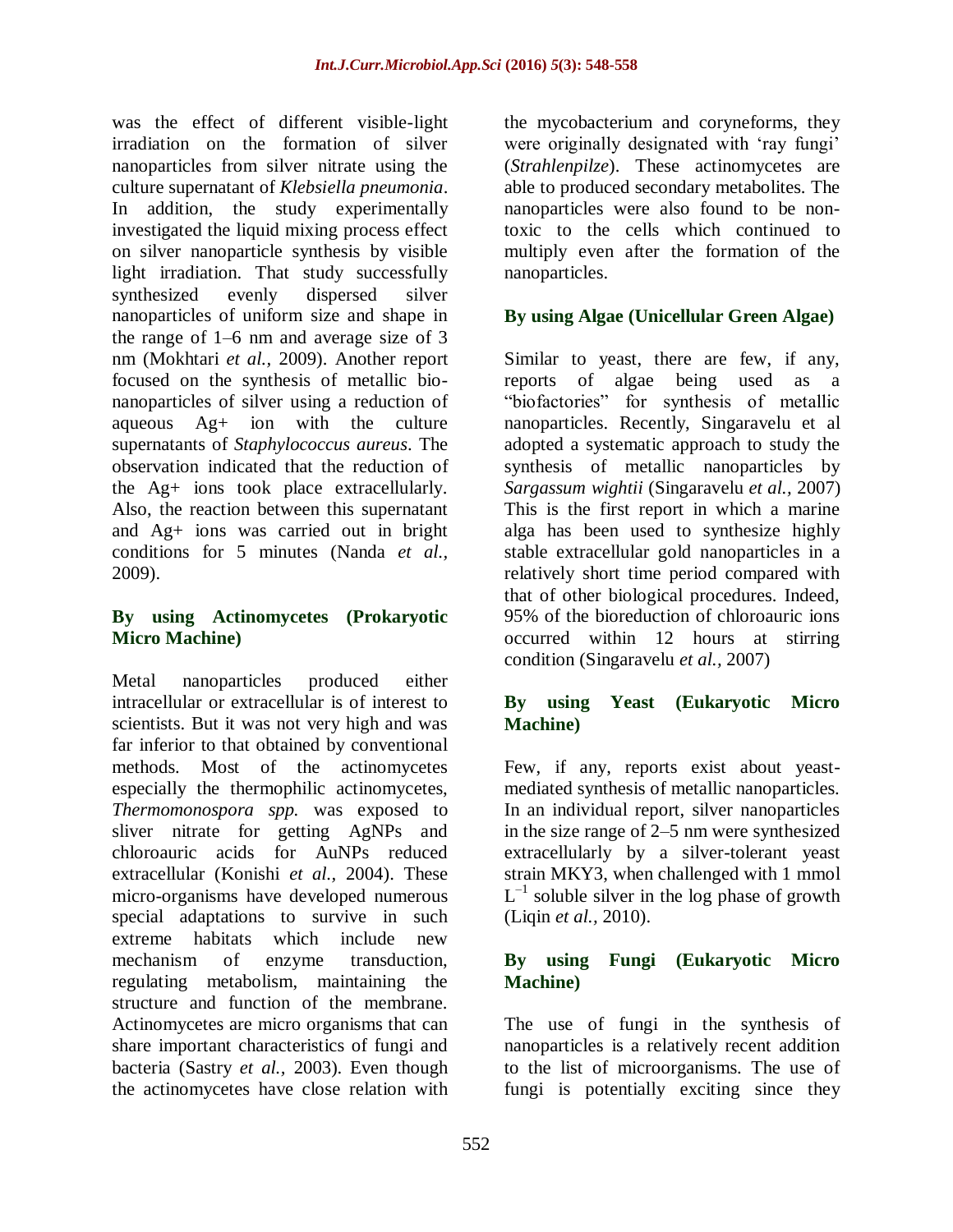secrete large amounts of enzymes and are simpler to deal with in the laboratory (He *et al.,* 2008, Hong *et al.,* 2009). Fungi have been widely used for the biosynthesis of nanoparticles and the mechanistic aspects governing the nanoparticle formation have also been documented for a few of them. In addition to monodispersity, nanoparticles with well defined dimensions can be obtained using fungi. Compared to bacteria, fungi could be used as a source for the production of large amount of nanoparticles. This is due to the fact that fungi secrete more amounts of proteins which directly translate to higher productivity of nanoparticle formation (Mohanpuria *et al.,* 2008). Extracellular secretion of the microorganisms offers the advantage of obtaining large quantities in a relatively pure state, free from other cellular proteins associated with the organism with relatively simpler downstream processing. Mycelia free spent medium of the fungus, *Cladosporium cladosporioides* was used to synthesise silver nanoparticles extracellularly. It was hypothesized that proteins, polysaccharides and organic acids released by the fungus were able to differentiate different crystal shapes and were able to direct their growth into extended spherical crystals (Balaji *et al.,* 2009). *Fusarium oxysporum* has been reported to synthesize silver nanoparticles extracellularly. Studies indicate that a nitrate reductase was responsible for the reduction of silver ions and the corresponding formation of silver nanoparticles. However *Fusarium moniliformae* did not produce nanoparticles either intracellularly or extracellularly even though they had intracellular and extracellular reductases in the same fashion as *Fusarium oxysporum*. This indicates that probably the reductases in *F.moniliformae* were necessary for the reduction of Fe (III) to Fe (II) and not for Ag (I) to Ag (0) (Duran *et al.,* 2005)

## **Biosynthesis of Metal Nanoparticles from Plant Extracts**

Whereas microorganisms such as bacteria, actinomycetes, yeasts, and fungi continue to be researched and investigated in synthesis of metallic nanoparticles, the use of parts of whole plants for similar nanoparticle biosynthesis methodologies is an exciting possibility that is relatively unexplored and underexploited (Pankaj *et al.,* 2012). Synthesis of AgNPs by reduction of aqueous  $Ag<sup>+</sup>$  ions by the extract of onion, garlic, papaya and apple and their toxicity has been reported (Pankaj *et al.,* 2016). In comparison with the earlier studies on the synthesis of AgNPs using bacteria or fungi, the reduction of the Ag<sup>+</sup> ions by this plant extract occurs fairly rapidly. Indeed, the time required for completion of the reaction (ie, complete reduction of the metal ions) using bacteria and fungi ranged from 24 to 124 hours; in contrast, more than 90% of the reaction using extract of geranium leaves is complete within 9 hours. Of note, to compete with chemical methods for synthesis, the time required for complete reduction should be reduced further. Nevertheless, the reduction of the metal ions occurs readily in solution and results in a high density of extremely stable crystalline AgNPs in the size range 16 to 40 nm with an average size of approximately 27 nm. Using FTIR analysis, Shankar et al postulated that terpenoids present in the plant extract contribute to reduction of Ag<sup>+</sup> ions (Shankar *et al.*, 2004). In a separate study, lemongrass (*Cymbopogon flexuosus*) plant extract was used for synthesis of triangular gold nanoprisms (Shankar *et al.,* 2004). A singlestep, room-temperature reduction of aqueous  $AuCl<sup>4–</sup>$  ions was performed to obtain the triangular gold nanoprisms. Assemblies of spherical nanoparticles that seemed to be "liquid-like" formed the nanotriangles. This fluidity occurred due to nanoparticle surface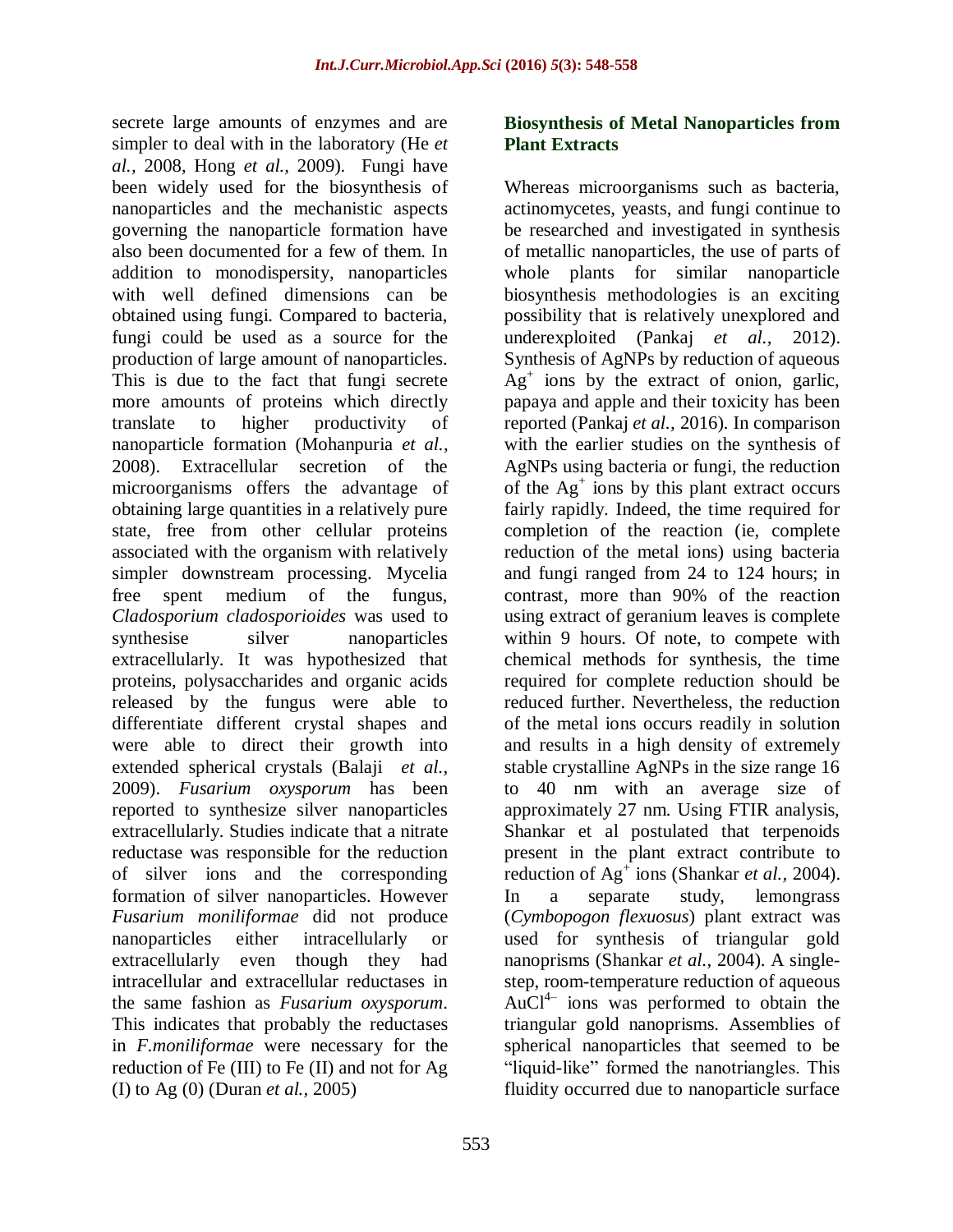complexation of aldehydes or ketones present in the lemongrass plant. In a mechanistic study, Armendariz et al reported that the size of gold nanoparticle produced by *Avena sativa* (Oat) biomass was highly dependent on the pH outside (Armendariz *et al.,* 2004). At pH 2, larger nanoparticles (25 to 85 nm) were formed albeit in small quantities. Interestingly, at pH 3 and 4, smaller nanoparticles were formed in larger quantities. Armendariz et al put forth a speculative scenario to provide an explanation for these intriguing observations. The authors reasoned that at low pH (ie,  $pH = 2$ ), the process of aggregation of gold nanoparticles to form larger nanoparticles is favored over the nucleation to form new nanoparticles. In contrast, at pH 3 and 4, more functional groups are available for gold binding; thus a higher number of Au(III) complexes bind to the biomass at the same time. The coalescence of the silver nanoparticles could represent a self-protective mechanism against possible toxic effects of excess silver inside the living plant (Thakkar *et al.,* 2010). The advantage of using plants for the synthesis of nanoparticles is that they are easily available, safe to handle and possess a broad variability of metabolites that may aid in reduction. A number of plants are being currently investigated for their role in the synthesis of nanoparticles. Gold nanoparticles with a size range of 2- 20 nm have been synthesized using the live alfa alfa plants (Torresday *et al.,* 2002). The results of an investigation showed that alfalfa roots are capable of absorbing silver as  $Ag^{0}$  from the agar medium and then transferring it to the shoot of the plant in the same oxidation state. Gardea et al. used a natural source (Alfalfa Sprouts) for the synthesis of silver nanoparticles. The particles are usually found in specific areas in the plants. These areas are possibly related to the internal anatomy of alfalfa

stems. The plants absorb Ag atoms through specific channels, and consequently, the Ag nucleates or coalesces as particles inside these channels. However, nanoparticles also were found outside the channels. This observation was either due to a collapse in the plant structure, allowing the silver nanoparticles to move out of these original areas, or possibly due to silver diffusing and nucleating nanoparticles in different places. Nanoparticles of silver, nickel, cobalt, zinc and copper have also been synthesized inside the live plants of *Brassica juncea* (Indian mustard), *Medicago sativa* (Alfa alfa) and *Heliantus annus* (Sunflower). Certain plants are known to accumulate higher concentrations of metals compared to others and such plants are termed as hyperaccumulators. Of the plants investigated, *Brassica juncea* had better metal accumulating ability and later assimilating it as nanoparticles (Bali *et al.,* 2006). Recently gold nanoparticles have been synthesized using the extracts of *Magnolia kobus* and *Diopyros kaki* leaf extracts. The effect of temperature on nanoparticle formation was investigated and it was reported that polydisperse particles with a size range of 5- 300nm was obtained at lower temperature while a higher temperature supported the formation of smaller and spherical particles (Song *et al.,* 2009).

## **Biosynthesis of Metal Nanoparticles from Viruses**

Biological approaches to nanocrystal synthesis have been extended to intact biological particles. Viral scaffolds can template the nucleation and assembly of inorganic materials. Indeed, cowpea chlorotic mottle virus and cowpea mosaic virus have been used as nucleation cages for the mineralization of inorganic materials (Douglas *et al.,* 2002, Douglas *et al.,* 1993).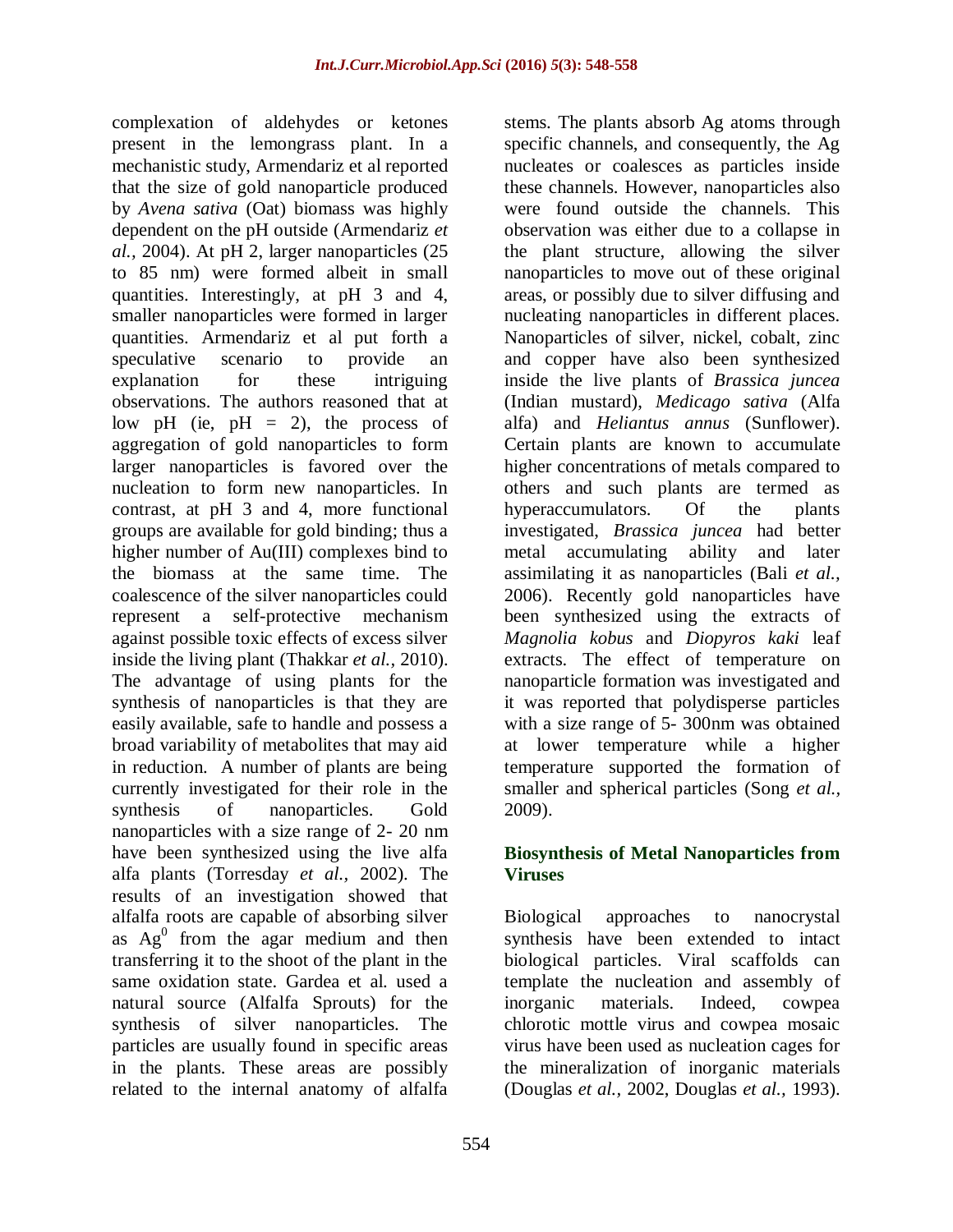Furthermore, tobacco mosaic virus has been shown to direct successfully the mineralization of lead sulfide (PbS) and CdS crystalline nanowires (Shankar *et al.,* 2003). Taking the idea one step further, peptides capable of nucleating nanocrystal growth have been identified from combinatorial screens and displayed on the surface of M13 bacteriophage

In conclusion, Nanotechnology and nanofabrication has opened its doors to a world of metal nanopartical synthesis with easy preparation protocols, less toxicity and a wide range of applications according to their size and shape. Metal nanoparticles of desired size and shape have been obtained successfully using living organisms- simple unicellular organisms to highly complex eukaryotes. A critical need in the field of nanotechnology is the development of a reliable and ecofriendly process for synthesis of metallic nanoparticles. To accomplish this, the use of natural sources like biological systems becomes essential. The synthesis of inorganic materials by biological systems is characterized by processes that occur close to ambient temperature and pressures and also at neutral pH. Of the various biological systems, bacteria are relatively easy to manipulate genetically, whereas fungi have an advantage of easy handling during downstream processing and large-scale production. Irrespective of the biological system used, in order to exploit the system to its maximum potential, it is essential to understand the biochemical and molecular mechanism of nanoparticle synthesis. However, the biological systems have been relatively unexplored, and there are many opportunities for budding nanobiotechnologists to use the biological systems for metallic nanoparticle synthesis. Importantly, for commercialization purposes, it would be advantageous to have

a nonpathogenic biological system that produces the metallic nanoparticles.

# **Acknowledgement**

Authors are thankful to Chairman, Director General, Director, of Meerut Institute of Engineering Technology for their continuous encouragement and problem solving assistance.

# **References**

- Ahmad A, Senapati S, Khan MI, Kumar R, Sastri M: Extracellular biosynthesis of monodisperse gold nanoparticles by novel extremophilic actinomycetes, *Thermomonospora* sp. Langmuir. 2003, 19: 3550-3553.
- Armendariz V, Herrera I, Peralta-Videa JR, Jose-Yacaman M, Troiani H, Santiago P, Gardea-Torresdey JL. (2004) Size controlled gold nanoparticle formation by Avena sativa biomass: use of plants in nanobiotechnology. J Nanoparticle Res. 6:377-82.
- Balaji, D.S.; Basavaraja, S.; Deshpande, R.; Mahesh, D.B.; Prabhakar, B.K. & Venkataraman, A. (2009). Extracellular biosynthesis of functionalized silver nanoparticles by strains of *Cladosporium cladosporioides* fungus. *Colloids and surfaces B: biointerfaces* 68.; 88- 92
- Bali, R.; Razak, N.; Lumb, A. & Harris, A.T. (2006). The synthesis of metal nanoparticles inside live plants. *IEEE Xplore.* doi 10.1109/ICONN.2006. 340592
- Bansal V, Rautaray D, Bharde A, Ahire K, Sanyal A, et al. Fungus-mediated biosynthesis of silica and titania particles. J Mater Chem. 2005;15:2583–2589.
- Beveridge TJ, Fyfe WS (1985) Metal fixation by bacterial cell walls. Can J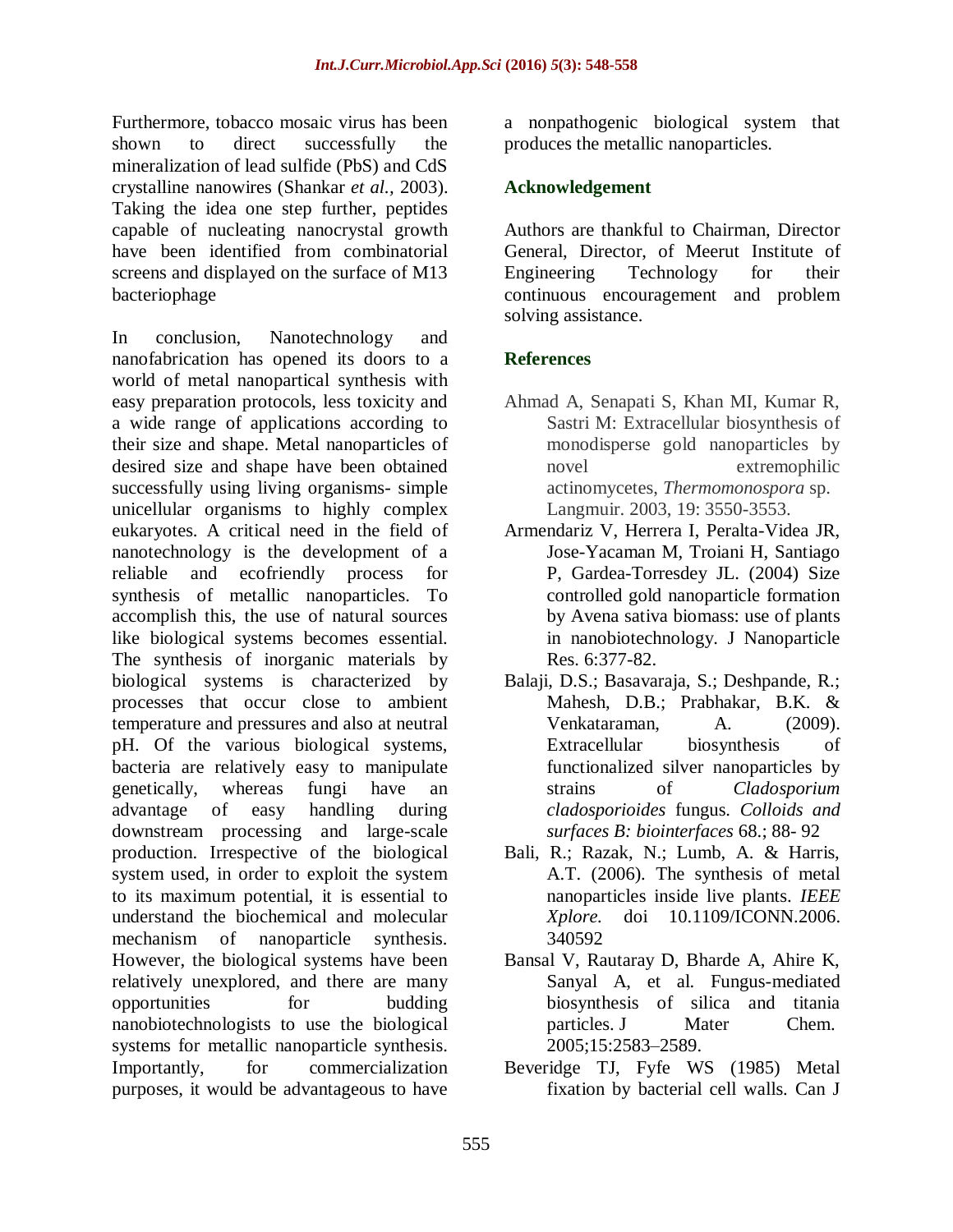Earth Sci 22:1893–1898

- Beveridge TJ, Murray RGE (1976) Uptake and retention of metals by cell walls of Bacillus subtilis. J Bacteriol 127:1502–1518
- Caseri, W. (2009). Inorganic nanoparticles as optically effective additives for polymers. *Chemical Engineering Communications* 196(5).; 549- 572.
- Cheon, J. & Horace, G. (2009). Inorganic nanoparticles for biological sensing, imaging and therapeutics. *J. Mater. Chem.* 19.; 6249- 6250
- Douglas T, Strable E, Willits D, Aitouchen A, Libera M, Young M. Protein engineering of a viral cage for constrained nanomaterials synthesis. Adv Mater 2002;14:415-8.
- Douglas T, Young M. Host-guest encapsulation of materials by assembled virus protein cages. Nature 1993;393:152-5.
- Doyle RJ, Matthews TH, Streips UN (1980) Chemical basis for selectivity of metal ions by the Bacillus subtilis cell wall. J Bacteriol 143:471–480
- Duran, N.; Marcato, P.D.; Alves, O.L.; De Souza; G.I.H. & Esposito, E. (2005). Mechanistic aspects of biosynthesis of silver nanoparticles by several *Fusarium oxysporum* strains. *Nanobiotechnology* 3.; 8- 14.
- Faraday, M. (1857). Experimental relations of gold (and other metals) to light. *Phil. Trans. Roy. Soc. London* 147.; 145–181
- Ferrari, M., "Cancer Nanotechnology: Opportunities and Challenges," Nat Rev Cancer, **5** (3), pp. 161–171 (2005)
- Gericke, M. & Pinches, A. (2006). Microbial production of gold nanoparticles. *Gold bulletin*., 39(1).; 22-28
- Gurunathan S, Kalishwaralal K, Vaidyanathan R, Venkataraman D, Pandian SRK, Muniyandi J, Hariharan

N, Eom SH (2009b) Biosynthesis, purification and characterization of silver nanoparticles using Escherichia coli. Colloids Surf B 74(1):328–335

- He S, Guo Z, Zhang Y, Zhang S, Wang J, Gu N: Biosynthesis of gold nanoparticles using the bacteria*Rhodopseudomonas capsulate*. Mater Lett. 2007, 61: 3984-3987. 10.1016/j.matlet.2007.01.018.
- HE, S., ZHANG, Y., GUO, Z., GU, N., BIOLOGICAL SYNTHESIS OF GOLD NANOWIRES USING EXTRACT OF RHODOPSEUDOMONAS CAPSULATA. BIOTECHNOL PROG. 2008 MAR-APR;24(2):476- 80. DOI: 10.1021/BP0703174
- Hong L., Li Q., Lin H. & Li Y. Synthesis of flower-like silver nanoarchitectures at room temperature. Mater. Res. Bull. 44, 1201–1204 (2009)
- Joerger, R., Klaus, T., Granqvist, C. G., Biologically produced silver–carbon composite materials for optically functional thin-film coatings. Adv. Mater. 12, (6) (2000) 407-409.
- Deepak, K., V, Ramkumarpandian S, Nellaiah H, Sangiliyandi G (2008) Extracellular biosynthesis of silver nanoparticles by the culture supernatant of Bacillus licheniformis. Mater Lett 62:4411–3
- Kalimuthu K, Babu RS, Venkataraman D, Bilal M, Gurunathan S. Biosynthesis of silver nanocrystals by *Bacillus licheniformis*. *Colloids and Surfaces B*. 2008;65(1):150–153.
- Kalishwaralal K, Banumathi E, Pandian SBRK, Deepak V, Muniyandi J, Eom SH (2009) Silver nanoparticles inhibit VEGF induced cell proliferation and migration in bovine retinal endothelial cells. Colloids Surf B 73:51–7
- Kalishwaralal K, Deepak V, Ramkumarpandian S, Nellaiah H,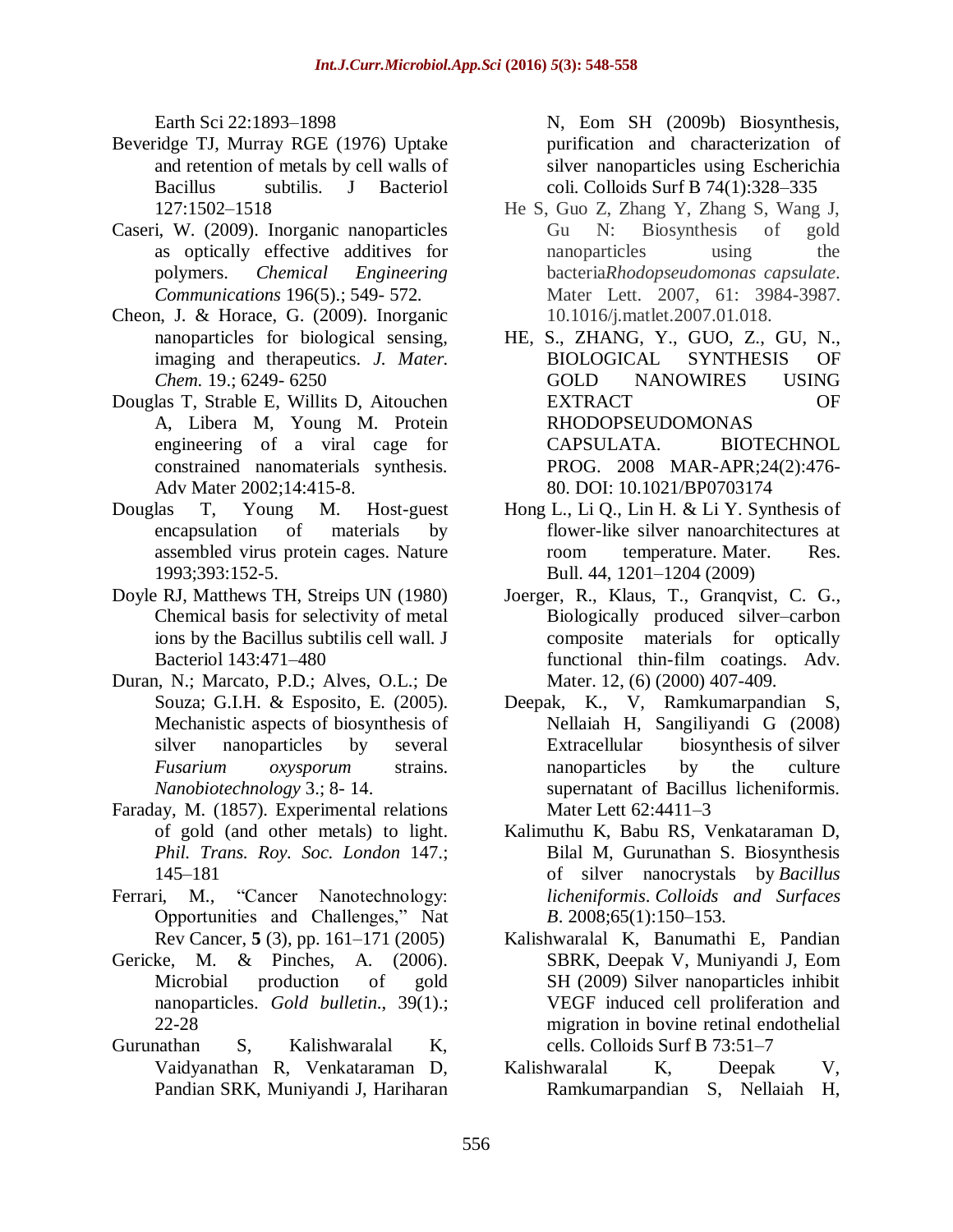Sangiliyandi G. Extracellular biosynthesis of silver nanoparticles by the culture supernatant of *Bacillus licheniformis*. *Materials*

*Letters*. 2008;62(29):4411–4413.

- Konishi Y, Ohno K, Saitoh N, Nomura T, Nagamine S (2004). Microbial synthesis of gold nanoparticles by metal reducing bacterium. TransMater Res Soc Jpn; 29:2341-2343. 34.
- Lee, S. Y. 1996. High cell-density culture of *Escherichia coli*. trends. Biotechnol. 14**:**98-105.
- Liqin Lin, Wenta Wang, Jiale Huang, Qingbiao Li, Daohua Sun, Xin Yang, Huixuan Wang, Ning He, Yuanpeng Wang, (2010). Nature factory of silver nanowires: Plant-mediated synthesis using broth of Cassia fistula leaf, Chemical Engineering Journal 162 852–858
- Mohanpuria, P.; Rana, K.N. & Yadav, S.K (2008). Biosynthesis of nanoparticles:technological concepts and future applications. *Journal of Nanoparticle Research* 10.; 507- 517*.*
- Mokhtari N., Daneshpajouh S., Seyedbagheri S., Atashdehghan R., Abdi K, Sarkar S., Minaian S., Shaverdi H.R., Shaverdi A.R, Biological synthesis of very small silver nanoparticles by culture supernatant of Klebsiella pneumonia: The effects of visible-light irradiation and the liquid mixing process. Mater. Res.Bull. 2009; 44: 1415-1421..
- Mullen MD, Wolf DC, Ferris FG, Beveridge TJ, Flemming CA, Bailey GW (1989) Bacterial sorption of heavy metals. Appl Environ Microbiol 55:3143– 3149
- Nanda A., Saravanan M., Biosynthesis of silver nanoparticles from Staphylococcus aureus and its antimicrobial activity against MRSA and MRSE. Nanomedicine. 2009; 5:

452-456.

- Pankaj, K.T., Mansi, M., Nida, K., Shruti, T., Sandeep, S. 2016
- Pankaj, K.T., Shruti,Vikas Sarsar and Anami Ahuja 2012. Synthesis of metal nanoparticles: A Biological prospective for analysis. International Journal Of Pharmaceutical Innovations. 2 (4): 48–60
- Peppas, N. A., "Intelligent Therapeutics: Biomimetic Systems and Nanotechnology in Drug Delivery," Advanced Drug Delivery Reviews, **56**  (11), pp. 1529–1531 (2004)
- Sahoo, S. K., and V. Labhasetwar, "Nanotech Approaches to Drug Delivery and Imaging," Drug Discov Today, **8** (24), pp. 1112–1120 (2003).
- Salata OV: Application of nanoparticles in biology and medicine. J Nanobiotechnol. 2004, 2: 3-9. 10.1186/1477-3155-2-3.
- Sastry M, Ahmad A, Khan I, Kumar R (2003). Biosynthesis of metal nanoparticles using fungi and actinomycete. Curr Sci; 85(2):162-170
- Shahverdi A.R., Minaeian S., Shahverdi H.R., Jamalifar H., Nohi A.A., Rapid synthesis of silver nanoparticles using culture supernatants of Enterobacteriaceae: a novel biological approach. Process Biochem. 2007; 42: 919-923.
- Shankar S, Ahmad A, Sastry M. Geranium leaf assisted biosynthesis of silver nanoparticles, Biotechnol. Prog, 19, 2003, 1627-1631.
- Shankar S, Rai A, Ankamwar B, Singh A, Ahmad A, Sastry M. Biological synthesis of triangular gold nanoprisms. Nat Mater 2004;3: 482-8.
- Shankar, S.S.; Rai, A.; Ahmad, A. & Sastry, M. (2004). Rapid synthesis of Au, Ag and bimetallic Au core- Ag shell nanoparticles using neem (*Azadirachta indica*) leaf broth. *Journal of colloid*